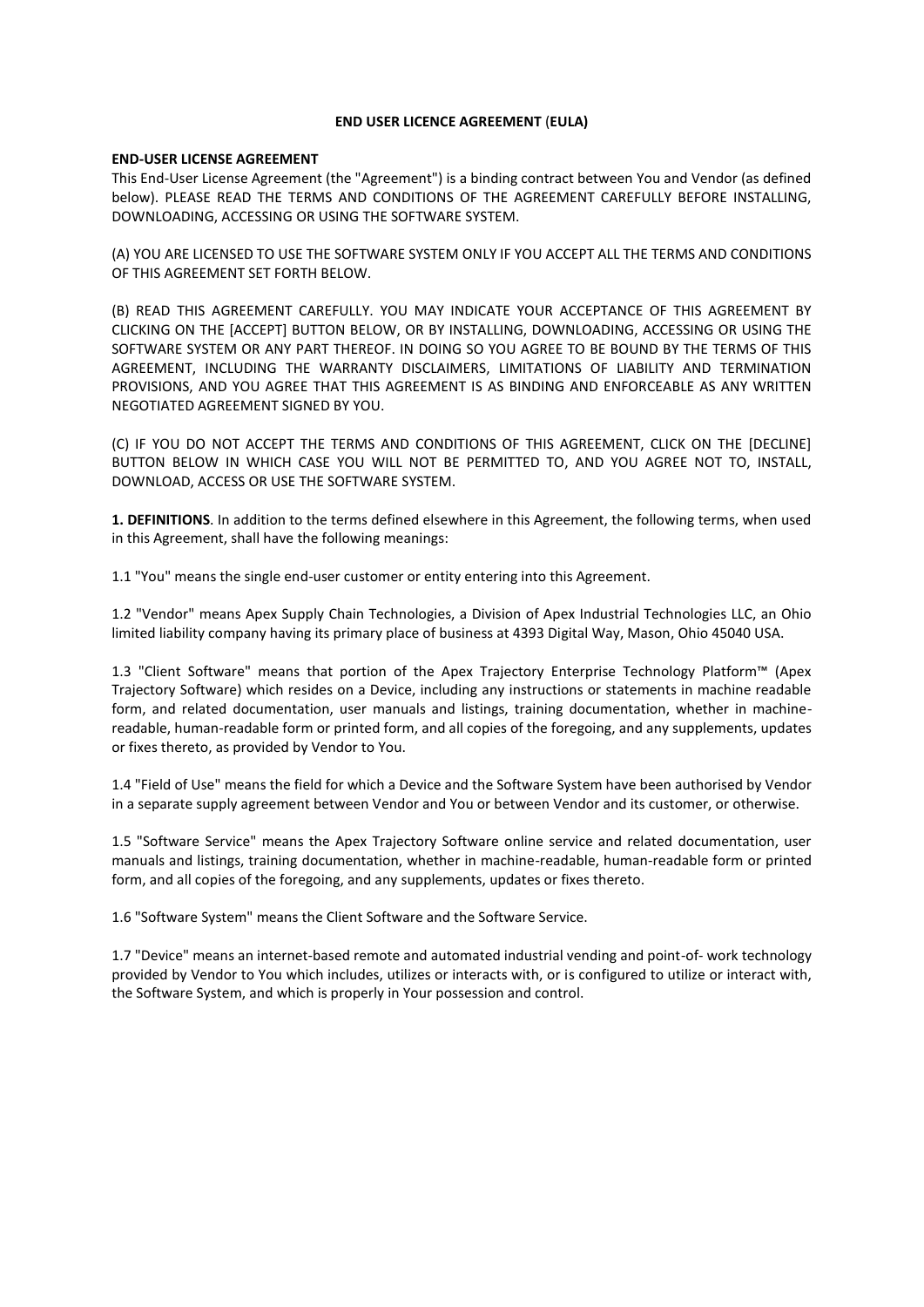1.8 "Authorised Server" means a server and/or computer system that is remote from You and Your Device, is controlled by Vendor, and which hosts the Software Service.

# **2. LICENSE GRANT AND RESTRICTIONS.**

2.1 Limited License Grant. So long as You are in compliance with all terms and conditions of this Agreement, You are granted a limited, non-exclusive, non-sublicensable, personal, non- assignable, non-transferable right to install and use the Client Software on a Device solely for Your internal business purposes. In addition, so long as You are in compliance with all terms and conditions of this Agreement, You are granted a limited, non-exclusive, non-sublicensable, personal, non-assignable, non-transferable right and license to use the Software Service in conjunction with a Device via an Authorised Server solely for internal business purposes. You agree and acknowledge that the Client Software and Software Services shall be used only in conjunction with a Device purchased, leased or otherwise properly commercially acquired from Vendor.

2.2 Payment. You shall be required to pay Vendor for use of the Client Software and the Software Service in accordance with a payment schedule agreed to by You and Vendor, which is incorporated herein. Your failure to make timely payments in accordance with such payment schedule shall result in a revocation of the rights and licenses granted in Section 2.1 and Vendor shall have the right to terminate this Agreement as specified in Article 3.

2.3 Server Access. Vendor shall provide You reasonable access to an Authorised Server via internet connectivity. Vendor reserves the right to change the identity, equipment and/or configuration of the Authorised Server at any time. You shall provide and maintain an ISP account with a PPTP internet connection for communicating with the Authorised Server. Vendor will provide You all necessary information to access the Software Service on an Authorised Server via the Client Software, including internet address and/or portal information, username and password information which shall be considered confidential information and treated as such by You.

2.4 Your Restrictions. You hereby agree that You shall not:

(a) use a Device or the Software System outside the Field of Use or for any purpose other than the operation of Your business in its ordinary course;

(b) make any copies of, or otherwise reproduce or distribute, the Client Software;

(c) use the Software System otherwise than in accordance with the express terms of this Agreement;

(d) permit any third party to use or access the Software System in any way whatsoever without Vendor's prior written consent, or use the Software System for the benefit of any third party, or use the Software System in any manner to provide service bureau, leasing, time-sharing or other computer services to third parties, or publicly display the Software System;

(e) adapt, modify, decompile, disassemble, decrypt, translate, extract, or otherwise reverse engineer the Software System or permit any third party to do so unless local law gives You the right to reduce the Software System to human readable form (whether by reverse engineering, decompilation or disassembly) in order to obtain information necessary to ensure interoperability of the Software System with independently created software, in which case You shall first notify Vendor of the information reasonably required in this respect (Vendor shall have the right to impose reasonable conditions such as a reasonable fee for providing such information to You), and then You shall receive or obtain only as much information as is necessary to comply with such local law;

(f) create derivative works based upon any of the Software System;

(g) export or seek to export all or part of the Software System;

(h) attempt to circumvent any technological measures that control or restrict access to or use of any portion of the Software System;

(i) share the internet address and/or portal information of an Authorised Server with any third party, or share Your username and password information with any third party;

(j) request, permit or authorise anyone, other than Vendor or its authorised representatives, to provide any maintenance or support services with respect to the Software System;

(k) remove any copyright, proprietary or attribution notices from the Software System; or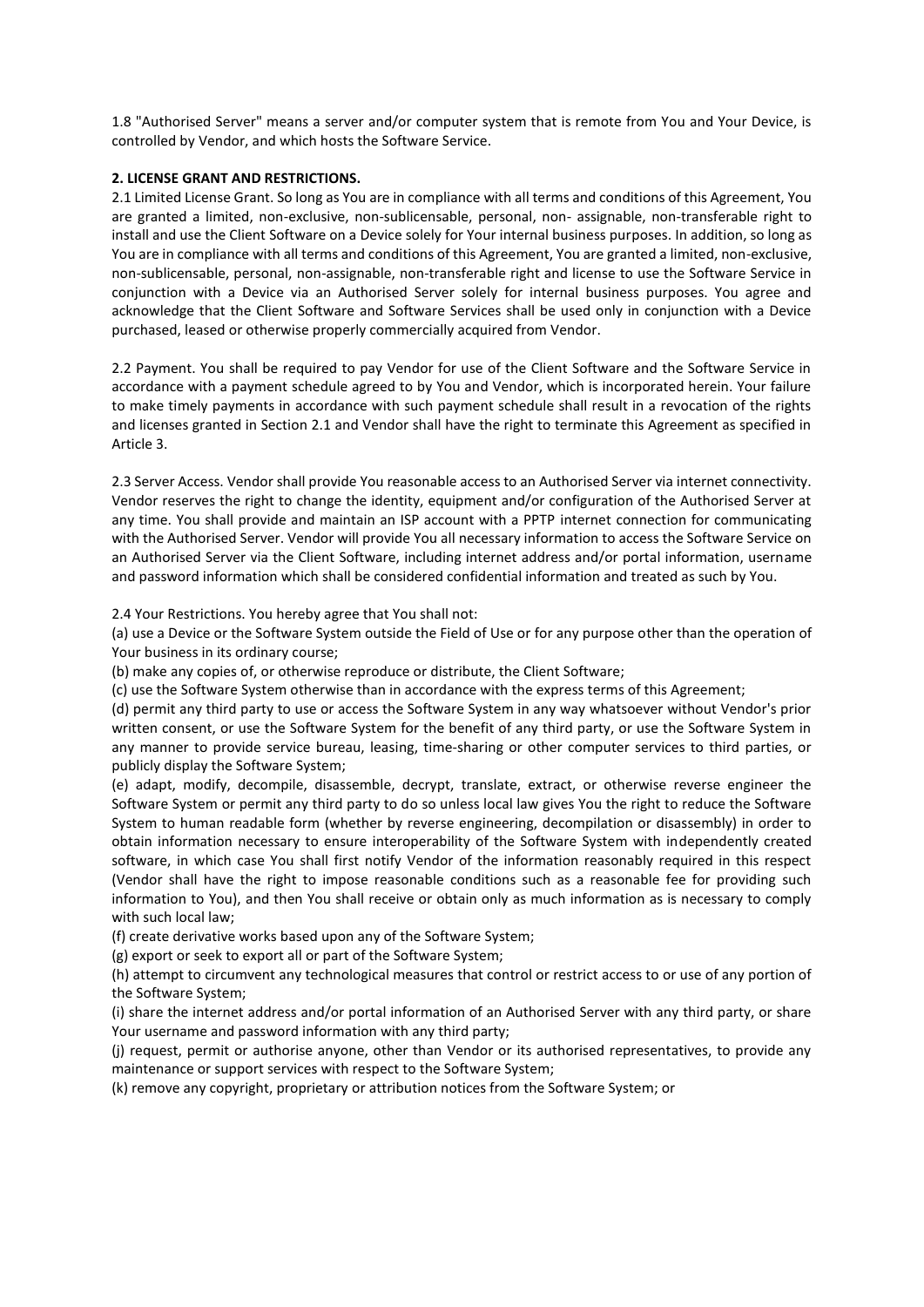(l) use the Software System other than in conjunction with a Device purchased, leased or otherwise properly commercially acquired from Vendor.

2.5 Your Obligations. You hereby agree that You will:

(a) institute and maintain appropriate security measures to safeguard the Client Software and access to the Software Services, or any other information designated by Vendor as confidential, from access or use by any third party;

(b) retain the Client Software and any authorised copies thereof in Your possession under Your effective control; (c) ensure that all copyright, proprietary or attribution rights notices on the Client Software are retained thereon and reproduced and applied to any authorised copies of the same;

(d) install, maintain, and properly use reasonable security features such as firewalls and security systems to protect the Software System;

(e) notify Vendor immediately if You become aware of any unauthorised use of the whole or any part of the Software System; and

(f) indemnify, defend and hold Vendor harmless against all damages, expenses (including, without, limitation attorneys' fees), costs, judgments and losses that result from Your unauthorised use of or modification to the Software System.

2.6 Vendor Replacement of Software. Vendor shall have the right to replace or change all or any part of the Software System so long as the revised Software System provides at least substantially the same functionality as the Software System originally provided to or accessed by You.

2.7 Selection and Nature of Software System. You accept full responsibility for the selection of the Software System to achieve its intended results. You acknowledge that data collected and provided by the Software System is subject to the possibility of machine errors, omissions, delays and losses, including inadvertent loss of data or damage to media that may give rise to loss or damage. You agree that Vendor is not liable for any such selection, errors, omissions, delays or losses. You also agree to comply with all applicable laws pertaining to the use, transmission and disclosure of data.

2.8 Data Protection. Some of the data that Vendor collects and stores as a result of You using the Software System may be personal data as defined in the Data Protection Act 2018 ("DPA") and, to that extent, Vendor shall comply with the DPA as if it were a data controller under the DPA.

2.9 Other Services Unless specified otherwise in a written agreement between You and Vendor, You agree and acknowledge that Vendor shall not be required to provide any support, maintenance, data management, repair, installation, configuration or re-configuration services for the Software System or the Devices. In addition, except for any modifications required under the Limited Warranty in accordance with Section 5.1, Vendor shall not be required to provide any updates, error corrections, enhancements, or new releases of the Software System to You. Vendor may choose in its sole discretion to offer such updates, error corrections, enhancement, or new releases to You, possibly at an additional fee to be determined by Vendor. If such updates, error corrections, enhancement or new releases are properly installed, downloaded, accessed or used by You, such updates, error corrections, enhancements or new releases shall be considered to be included in the Software System and shall be subject to the terms and conditions of this Agreement.

#### **3. TERM AND TERMINATION**

3.1 Vendor Termination. Vendor may terminate this Agreement and the licences and rights granted hereunder to You if:

(a) You are in breach of any material term of this Agreement including, without limitation, Sections 2.2, 2.3, 2.4 or 2.5; or

(b) You fail to pay any amounts owed to Vendor for the supply, support or maintenance of the Software System, or any amounts owed to Vendor under any agreement related to the Software System or the Devices (or parts, services, or accessories thereof).

3.2 Your Termination. You may terminate this Agreement at any time provided You provide written notice to Vendor, immediately and on a going forward basis cease all downloading, installing, access and use of the Software System, and return to Vendor the Device upon which the Client Software resides.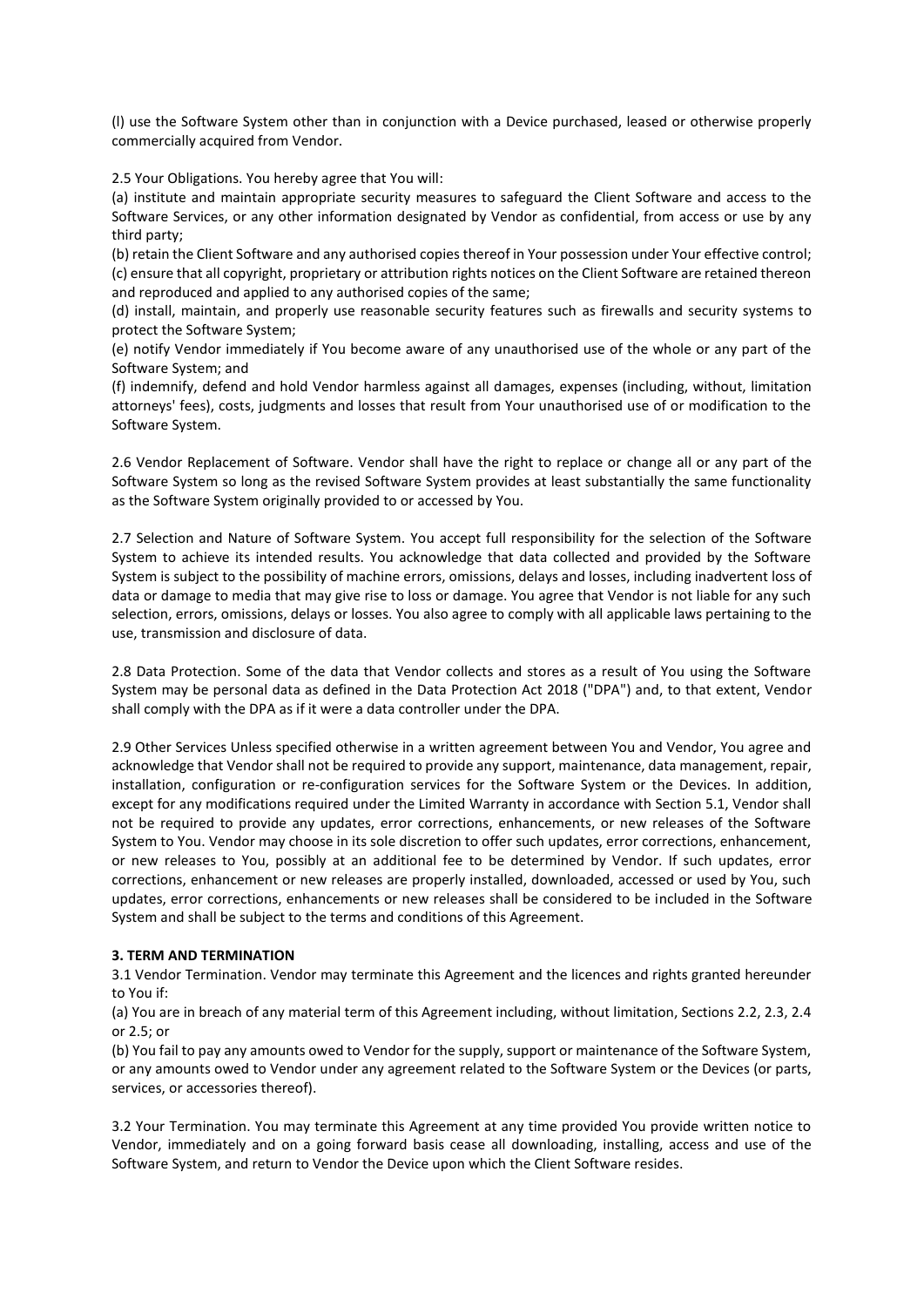3.3 Effects of Termination. Upon termination of this Agreement for any reason:

(a) all rights, privileges and licenses granted to You under this Agreement shall cease;

(b) You shall immediately and on a going forward basis cease all downloading, installing, access and use of the Software System;

(c) You shall immediately pay to Vendor any amounts owed to Vendor for the supply, support or maintenance of the Software System or any amounts owed to Vendor under any agreement related to the Software System or the Devices (or parts, services, or accessories thereof);

(d) Vendor shall no longer be obligated to provide any support or maintenance of the Software System under this Agreement or any other agreement between You and Vendor;

(e) Vendor shall be permitted to de-activate or block any access to the Authorised Server to prevent Your further downloading, installing, access and use of the Software System; and (f) Any termination of this Agreement shall not affect the continuing obligations of the parties described in Sections 2.2, 2.4, 2.5, 2.7, 2.8, 3.3, 4.1, 5.5, 5.6, 6.1, 6.2 and 7.1- 7.10, which shall survive termination

# **4. OWNERSHIP.**

4.1 Your Ownership Acknowledgement. You agree and acknowledge that Vendor owns all right, title and interest in and to the Software System. The Software System may contain structures, data, concepts formulas, algorithms and code, which are the valuable trade secrets owned by Vendor, and is also protected by copyright, trade secret laws, moral rights provisions and international treaty provisions. Vendor reserves all rights not expressly granted to You in this Agreement.

### **5. LIMITED WARRANTY AND DISCLAIMERS OF WARRANTY.**

5.1 Limited Warranty. Vendor warrants that the Software System will perform substantially in accordance with Vendor's then-current specifications therefor as published by Vendor for a period of thirty (30) days ("Warranty Period") from the date of first download, installation, access or use by You (hereinafter the "Limited Warranty").

5.2 Limited Nature of Warranty. The Limited Warranty is void if the failure of the Software System to meet Vendor's then-current specifications is due to software or hardware products not provided by Vendor, Your failure to properly maintain Your site or equipment on which the Software System is installed, used or accessed, or Your misuse, improper use or unauthorised modification of the Software System.

5.3 IMPLIED WARRANTY OR CONDITION. IF AN IMPLIED WARRANTY OR CONDITION IS REATED BY YOUR JURISDICTION AND APPLICABLE LAW PROHIBITS DISCLAIMER OF SUCH AN IMPLIED WARRANTY OR CONDITION, YOU SHALL ALSO HAVE SUCH AN IMPLIED WARRANTY OR CONDITION, BUT ONLY AS TO DEFECTS DISCOVERED DURING THE THIRTY DAY PERIOD OF THIS LIMITED WARRANTY. FOR ANY DEFECTS DISCOVERED AFTER THE THIRTY DAY PERIOD, THERE IS NO WARRANTY OR CONDITION OF ANY KIND.

5.4 SUPPLEMENT OR UPDATES. ANY SUPPLEMENTS OR UPDATES TO THE SOFTWARE SYSTEM, INCLUDING WITHOUT LIMITATION, ANY (IF ANY) FIXES PROVIDED TO YOU AFTER THE EXPIRATION OF THE THIRTY DAY LIMITED WARRANTY PERIOD ARE NOT COVERED BY ANY WARRANTY OR CONDITION, EXPRESS, IMPLIED OR STATUTORY.

5.5 SOLE WARRANTY. THE LIMITED WARRANTY SET FORTH ABOVE IS THE ONLY WARRANTY MADE TO YOU AND IS PROVIDED IN LIEU OF ANY OTHER EXPRESS WARRANTIES OR SIMILAR OBLIGATIONS (IF ANY) CREATED BY ANY ADVERTISING, DOCUMENTATION, PACKAGING, OR OTHER COMMUNICATIONS. EXCEPT FOR THE LIMITED WARRANTY SET FORTH ABOVE AND TO THE MAXIMUM EXTENT PERMITTED BY APPLICABLE LAW, VENDOR PROVIDES THE SOFTWARE SYSTEM "AS IS" AND WITH ANY AND ALL FAULTS, AND HEREBY DISCLAIMS ALL OTHER WARRANTIES AND CONDITIONS, WHETHER EXPRESS, IMPLIED OR STATUTORY, INCLUDING BUT NOT LIMITED TO, ANY IMPLIED WARRANTIES, DUTIES OR CONDITIONS OF MERCHANTABILITY, OF FITNESS FOR A PARTICULAR PURPOSE, OF RELIABILITY OR AVAILABILITY, OF ACCURACY OR COMPLETENESS OF RESPONSES, OF RESULTS, OF WORKMANLIKE EFFORT, OR OF LACK OF VIRUSES.

5.6 NO OTHER WARRANTIES. VENDOR PROVIDES NO WARRANTIES OR CONDITIONS OF TITLE, QUIET ENJOYMENT, QUIET POSSESSION OR NON- INFRINGEMENT.

#### **6. REMEDY FOR BREACH OF WARRANTY.**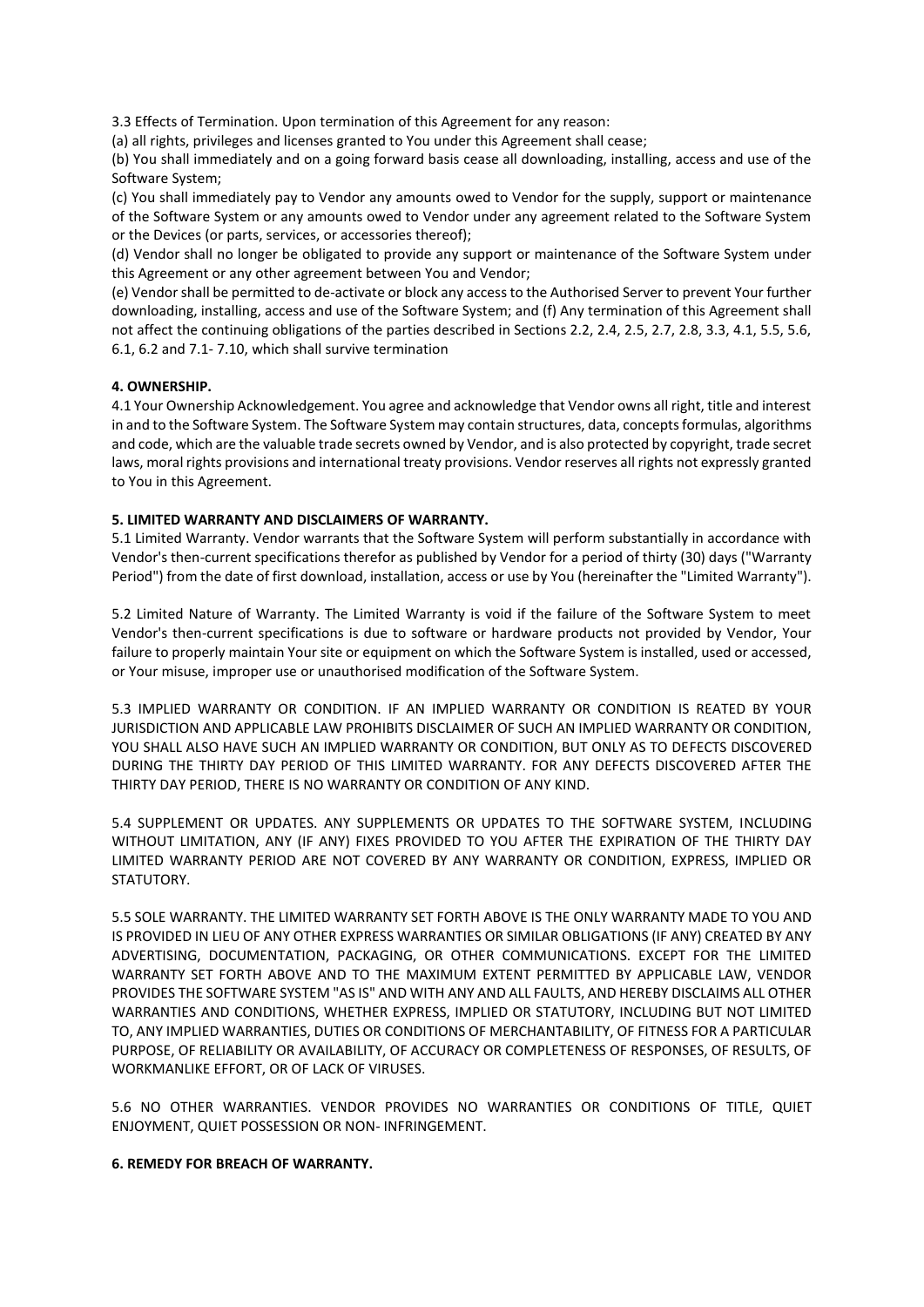6.1 Exclusive Remedy. Vendor's entire liability and Your exclusive remedy for any breach of the Limited Warranty and for any other breach of the Agreement by Vendor or for any other liability relating to the Software System on behalf of Vendor shall be, at Vendor's option, limited to one of the following: (a) return of the amount paid (if any) for the Software System; or (b) repair or replacement of the Software System that does not meet the Limited Warranty or causes such breach. You will receive the remedy elected by Vendor without charge, except that You are responsible for any expenses that Vendor may reasonably incur in delivering the elected remedy to You. Any replacement Software System provided under the Limited Warranty will be warranted for the remainder of the original warranty period or thirty (30) days, whichever is longer, and Vendor will use commercially reasonable efforts to provide the remedy to You within a commercially reasonable time of Your compliance with Vendor's warranty remedy procedures.

6.2 NO OTHER DAMAGES. EXCEPT FOR ANY REFUND ELECTED BY VENDOR, YOU ARE NOT ENTITLED TO ANY DAMAGES, INCLUDING BUT NOT LIMITED TO CONSEQUENTIAL DAMAGES, IF THE SOFTWARE SYSTEM DOES NOT MEET VENDOR'S LIMITED WARRANTY. TO THE MAXIMUM EXTENT PERMITTED BY APPLICABLE LAW, IN NO EVENT SHALL VENDOR BE LIABLE FOR ANY SPECIAL, INCIDENTAL, PUNITIVE, INDIRECT, OR CONSEQUENTIAL DAMAGES WHATSOEVER (INCLUDING, BUT NOT LIMITED TO, DAMAGES FOR LOSS OF PROFITS OR CONFIDENTIAL OR OTHER INFORMATION, FOR BUSINESS INTERRUPTION, FOR LOSS OF PRIVACY, OR FOR ANY OTHER PECUNIARY OR OTHER LOSS WHATSOEVER) ARISING OUT OF OR IN ANY WAY RELATED TO THE USE OF OR INABILITY TO USE THE SOFTWARE SYSTEM OR OTHERWISE UNDER OR IN CONNECTION WITH ANY PROVISION OF THIS AGREEMENT, EVEN IN THE EVENT OF THE FAULT, TORT (INCLUDING NEGLIGENCE), STRICT LIABILITY, BREACH OF CONTRACT OR BREACH OF WARRANTY OF VENDOR, AND EVEN IF VENDOR HAS BEEN ADVISED OF THE POSSIBILITY OF SUCH DAMAGE.

# **7. MISCELLANEOUS.**

7.1 **Trademarks**. APEX, APEX INDUSTRIAL TECHNOLOGY, APEX SUPPLY CHAIN TECHNOLOGY, APEX TRAJECTORY, CONNECT N' GO, SKYHOOK, EDGE C3i HUB, EDGE 5000, AUTO STORE, TRAJECTORY, TRAJECTORY ENTERPRISE TECHNOLOGY PLATFORM APPLICATION PLATFORM, MEGASTORE, APEX TOOL NINJA, APEX CONNECT N' GO TECHNOLOGY as well as other marks, are the trademarks and/or tradenames of Vendor and You are not granted any rights to use such trademarks or tradenames except to the extent such trademarks or tradenames are placed on Devices or the Software System by Vendor.

7.2 **Relationship of Parties**. Nothing contained in this Agreement is intended to implicitly, or is to be construed to, constitute a partnership in the legal sense. No party hereto shall have any express or implied right or authority to assume or create any obligations on behalf of or in the name of the other party or to bind the other party to any contract, agreement, or undertaking with any third party.

7.3 **Force Majeure**. Neither party will be liable for any failure or delay in performing any obligation under this Agreement that is due to causes beyond its reasonable control and without its fault or negligence, including, without limitation, acts of God, natural catastrophes or governmental acts, interruption of power or of other essential services or supplies.